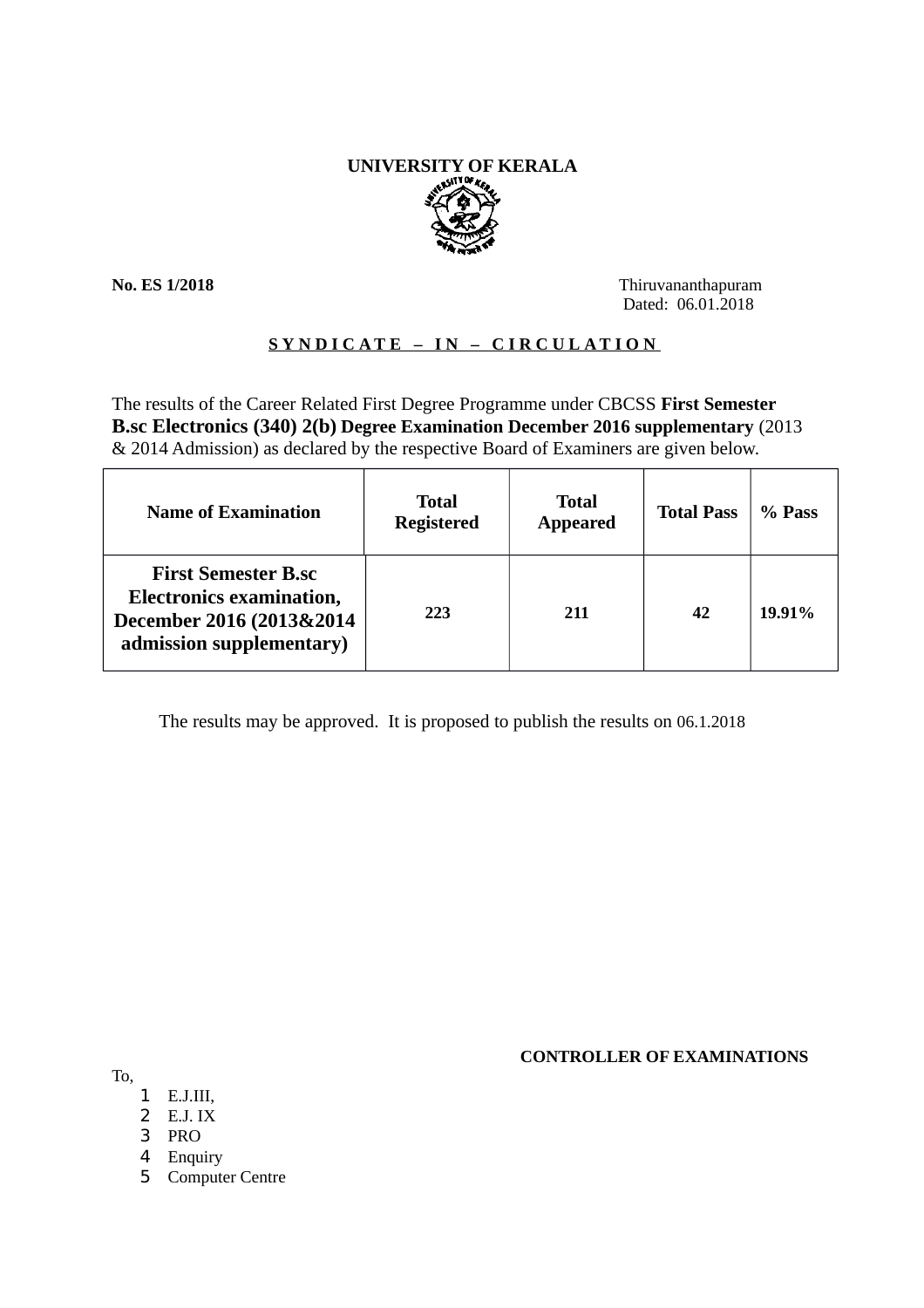**No. ES 1/2018**



# **UNIVERSITY OF KERALA NOTIFICATION**

- 1 The following is the provisional list of Register Numbers of the successful candidates at the Career Related First Degree Programme Under CBCSS **First Semester B.sc Electronics Degree examination December 2016** (2013&2014 admission supplementary) as declared by the Board of Examiners.
- 2 For the successful completion of a semester a student has to score a minimum SCPA of 4.00 (E Grade). A minimum of 40% of marks (E Grade) is required for passing a course with a separate minimum of 40% (E Grade) for Continuous Evaluation and End Semester Evaluation.
- 3 The last date for revaluation and scrutiny is **30.1.2018**. Candidates should make use of draft mark list available in the university website for applying for revaluation. Application for revaluation and scrutiny should be submitted through **ONLINE** only.

| <b>COURSE CODE</b> | <b>COURSE</b>                                  |
|--------------------|------------------------------------------------|
| EN 1111.4          | Listening and Speaking Skills (2013,2014 admn) |
| MM 1121.8          | <b>Mathematics I</b>                           |
| EX 1141            | Network Theory                                 |
| EX 1142            | <b>Applied Electricity</b>                     |
| EX 1143            | <b>Solid State Electronics</b>                 |
| EX 1144            | Basic Electronics / Software Lab - I           |
| <b>EX 1131</b>     | C Programming And LINUX                        |

# **(2013 Scheme)**

# **CONTROLLER OF EXAMINATIONS**

University Buildings, Thiruvananthapuram Date: 06.01.2018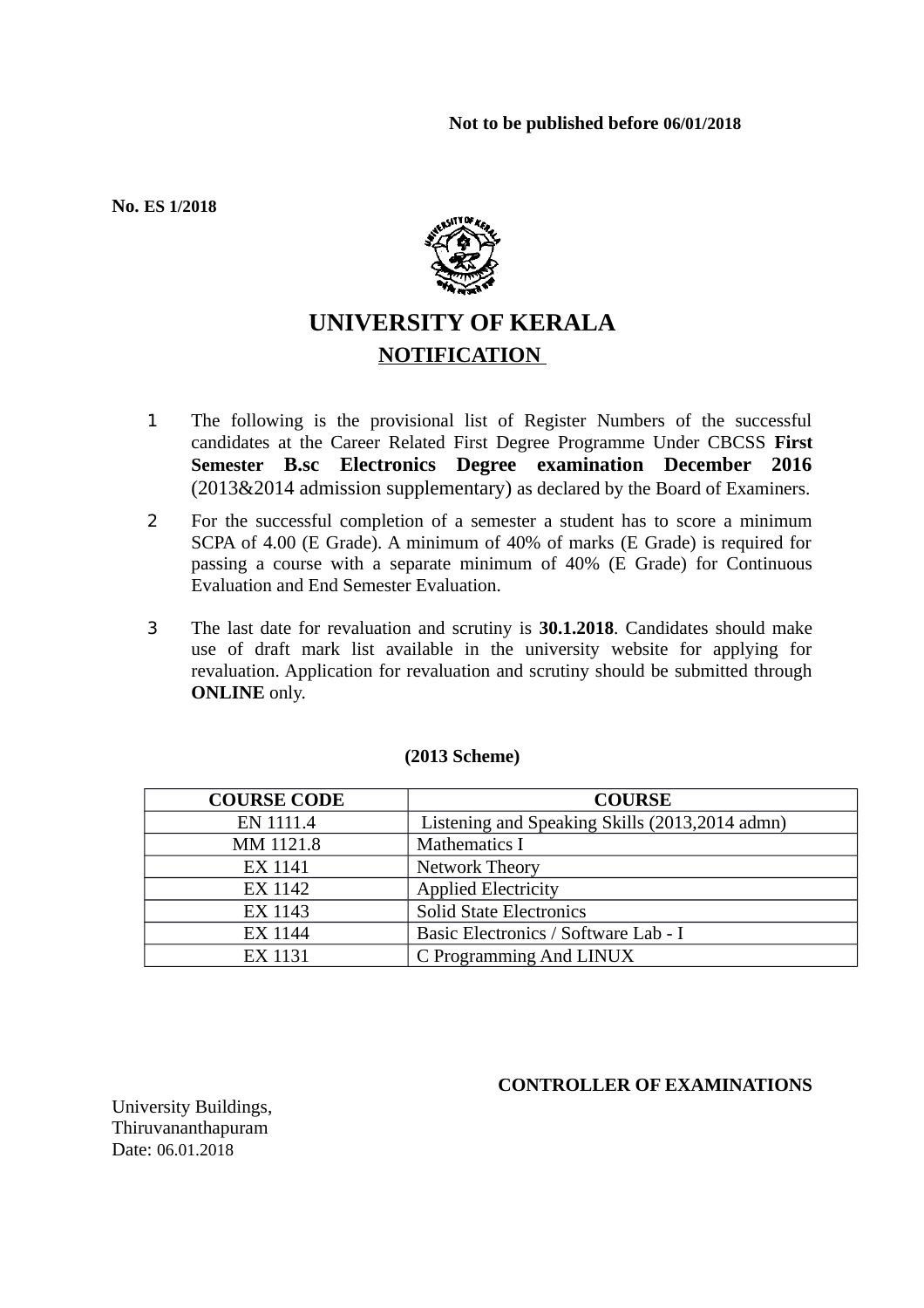#### **College Code : 135**

# **Sree Ayyappa College, Thiruvanvandoor, Pathanamthitta**

#### **B.Sc. - Electronics(340)**

All Pass (Semester scores given in brackets) 14135002(5.80 D) Passed in Parts (Subject codes given in brackets)

14135008(4)

#### **College Code : 801**

# **C.H.M.M College of Advanced Studies, Chavarkode, Thiruvananthapuram**

### **B.Sc. - Electronics(340)**

|                |                  | All Pass (Semester scores given in brackets)      |             |                  |
|----------------|------------------|---------------------------------------------------|-------------|------------------|
|                | 14801027(6.05 C) | 028(6.10 C)                                       | 030(6.02 C) | 13801009(5.57 D) |
| $012(6.24)$ C) |                  |                                                   |             |                  |
|                |                  | Passed in Parts (Subject codes given in brackets) |             |                  |
| 14801007(5)    |                  | 024(7)                                            | 029(45)     | 13801011(37)     |
| 018(5)         |                  |                                                   |             |                  |

**College Code : 802**

# **College of Applied Sciences, Adoor, Pathanamthitta**

# **B.Sc. - Electronics(340)**

| All Pass (Semester scores given in brackets)      |             |             |             |
|---------------------------------------------------|-------------|-------------|-------------|
| 14802011(5.54 D)                                  | 013(6.93 C) | 031(5.93 D) | 035(6.09 C) |
| 13802008(5.78 D)                                  |             |             |             |
| Passed in Parts (Subject codes given in brackets) |             |             |             |
| 14802005(37)                                      | 007(1)      | 008(3)      | 010(5)      |
| 015(1)                                            |             |             |             |
| 037(3)                                            | 042(3)      | 13802032(7) | 033(3)      |

**College Code : 803**

# **College of Applied Sciences, Mavelikkara,**

#### **B.Sc. - Electronics(340)**

| All Pass (Semester scores given in brackets)      |             |             |                  |             |
|---------------------------------------------------|-------------|-------------|------------------|-------------|
| 14803018(5.38 D)                                  | 019(5.52 D) |             | 021(5.24 D)      | 022(5.95 D) |
| 029(5.52 D)                                       |             |             |                  |             |
| 031(5.86 D)                                       | 040(5.71 D) |             | 13803009(5.64 D) |             |
| Passed in Parts (Subject codes given in brackets) |             |             |                  |             |
| 14803006(14)                                      | 007(5)      |             | 012(1)           | 027(1)      |
| 028(3)                                            |             |             |                  |             |
| 039(3)                                            |             | 13803024(3) |                  |             |
|                                                   |             |             |                  |             |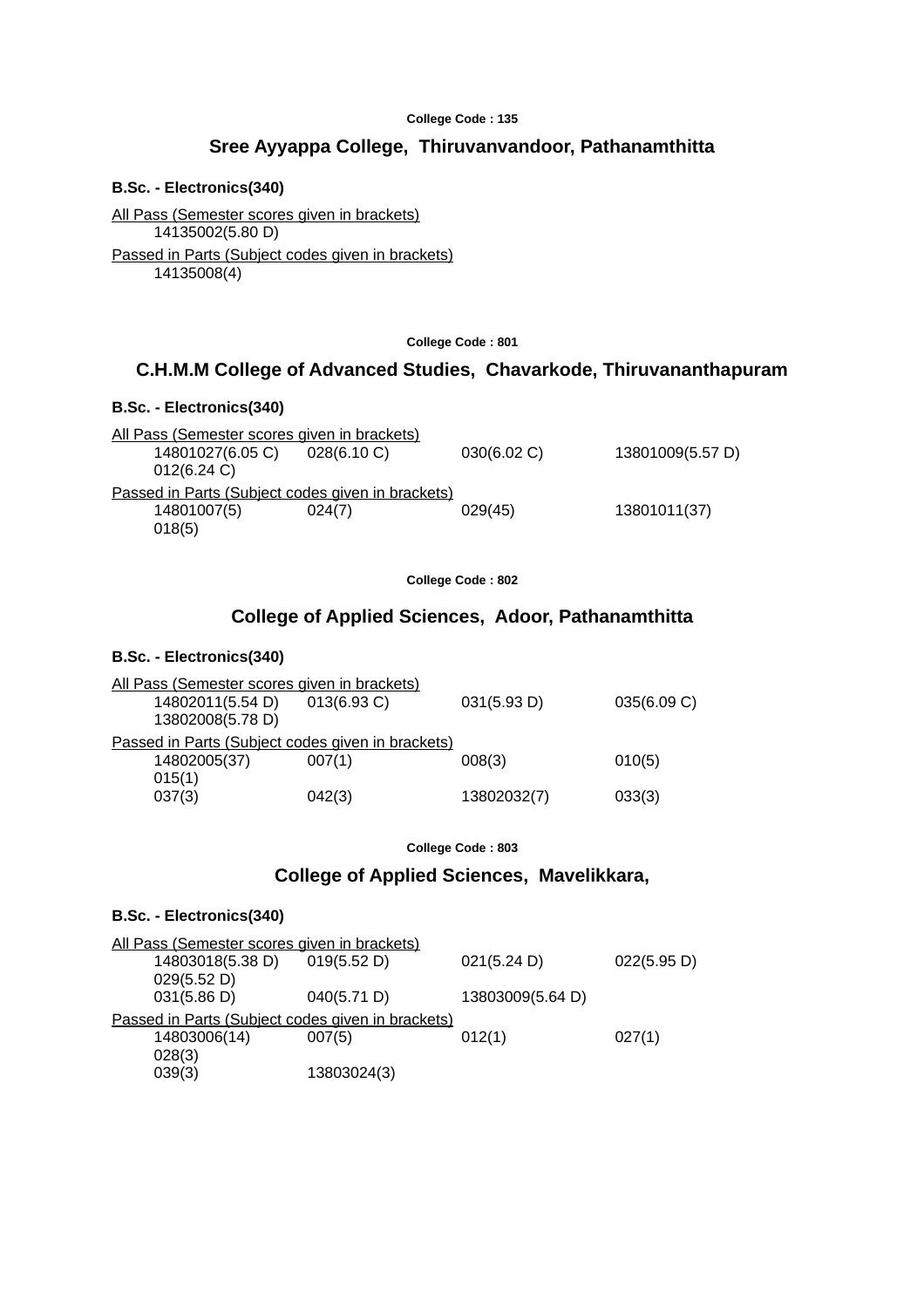#### **College Code : 804**

# **Emmanuel College, Vazhichal, Thiruvananthapuram**

#### **B.Sc. - Electronics(340)**

| All Pass (Semester scores given in brackets)      |              |                |                  |
|---------------------------------------------------|--------------|----------------|------------------|
| 14804003(6.67 C) 020(7.18 B)                      |              | $021(6.24)$ C) | 13804007(6.05 C) |
| Passed in Parts (Subject codes given in brackets) |              |                |                  |
| 14804004(1)                                       | 13804002(57) | 018(57)        | 019(5)           |
| 022(5)                                            |              |                |                  |

**College Code : 805**

# **K.V.V.S College of Science and Technology, Adoor, Pathanamthitta**

#### **B.Sc. - Electronics(340)**

Passed in Parts (Subject codes given in brackets) 14805012(5)

**College Code : 806**

# **Marthoma College of Science and Technology, Ayur,**

### **B.Sc. - Electronics(340)**

|         | 006(5.82 D)                                                      | 012(5.81 D)                                       |
|---------|------------------------------------------------------------------|---------------------------------------------------|
|         |                                                                  |                                                   |
| 011(17) | 012(5)                                                           | 032(3)                                            |
|         |                                                                  |                                                   |
|         |                                                                  |                                                   |
|         | All Pass (Semester scores given in brackets)<br>13806004(5.84 D) | Passed in Parts (Subject codes given in brackets) |

#### **College Code : 807**

# **National College, Ambalathara, Thiruvananthapuram**

### **B.Sc. - Electronics(340)**

| All Pass (Semester scores given in brackets)      |                  |             |             |
|---------------------------------------------------|------------------|-------------|-------------|
| 14807026(5.91 D)                                  | 13807004(5.78 D) | 018(5.91 D) | 031(5.69 D) |
| Passed in Parts (Subject codes given in brackets) |                  |             |             |
| 14807003(14)                                      | 007(1345)        | 008(1)      | 014(37)     |
| 015(1)                                            |                  |             |             |
| 018(345)                                          | 027(45)          | 13807001(1) | 003(4)      |
| 017(14)                                           |                  |             |             |
| 023(45)                                           | 030(4)           |             |             |

**College Code : 822**

# **Sree Narayana Guru Memorial Arts & Science College, Thuravoor, Cherthala**

### **B.Sc. - Electronics(340)**

Passed in Parts (Subject codes given in brackets) 13822005(14)